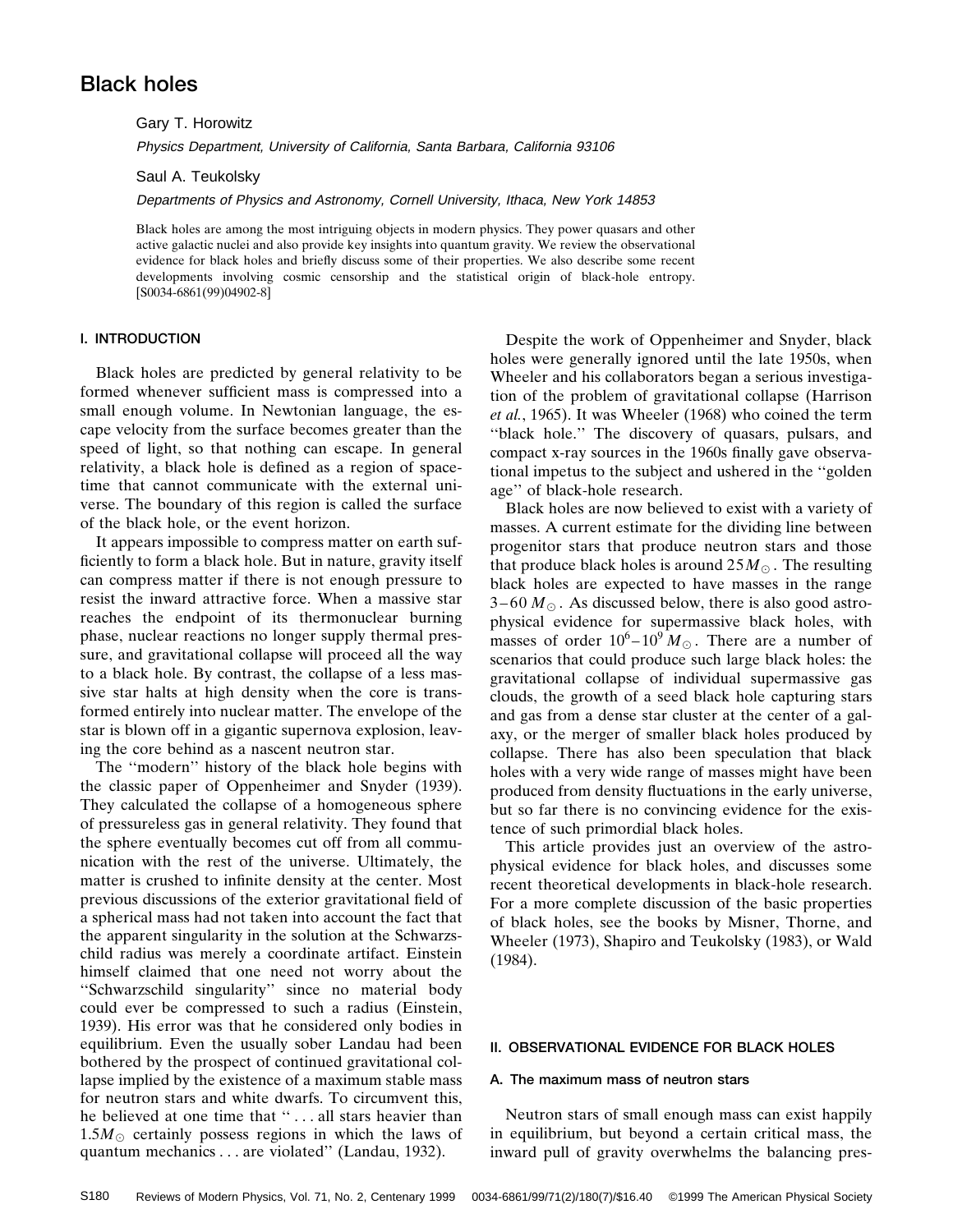sure force—the star is unstable and will collapse to a black hole. This provides one of the key observational signatures of a black hole astronomically: look for a system containing a dark, compact object. If you can determine that the mass of the object is greater than the maximum allowed mass of a neutron star, then it must be a black hole.

The value of the maximum neutron star mass is uncertain theoretically because we do not understand nuclear physics well enough to calculate it reliably (see, e.g., Baym, 1995). Current conventional nuclear equations of state predict a maximum mass around  $2M_{\odot}$ (see, e.g., the discussion and references in Cook, Shapiro, and Teukolsky, 1994, or Baym, 1995). (For some ''unconventional'' possibilities, see Brown and Bethe, 1994; Bahcall, Lynn, and Selipsky, 1990; Miller, Shahbaz, and Nolan, 1998.)

Because of these uncertainties, astrophysicists generally rely on a calculation that assumes we understand nuclear physics up to some density  $\rho_0$  and then varies the pressure-density relation over all possibilities beyond this point to maximize the resulting mass (Rhoades and Ruffini, 1974). This procedure yields an upper limit to the maximum mass of

$$
M_{\text{max}} \approx 3.2 M_{\odot} \left( \frac{4.6 \times 10^{14} \text{ g cm}^{-3}}{\rho_0} \right)^{1/2}.
$$
 (1)

Kalogera and Baym (1996) have redone the Rhoades-Ruffini calculation with more up-to-date physics and obtained essentially the same numbers: a coefficient of 2.9 $M_{\odot}$  for a preferred matching density of 5.4  $\times$  10<sup>14</sup> g cm<sup>-3</sup>. Rotation increases the amount of matter that can be supported against collapse, but even for stars rotating near breakup speed, the effect is only about 25% (see, e.g., Cook, Shapiro, and Teukolsky, 1994). The Rhoades-Ruffini calculation assumes the causality condition that the speed of sound is less than the speed of light:  $dP/d\rho \leq c^2$ . Abandoning this assumption increases the coefficient in Eq. (1) from 3.2 to 5.2 (Hartle and Sabbadini, 1977, and references therein). But it is not clear that this can be done without the material of the star becoming spontaneously unstable (Bludman and Ruderman, 1970; but see also Hartle, 1978). In summary, circumventing these mass limits would require us to accept some unconventional physics—much more unconventional than black holes!

#### B. Observational signatures of black holes

A black hole is the most compact configuration of matter possible for a given mass. The size of a black hole of mass *M* is given by the Schwarzschild radius, the radius of the event horizon:

$$
R_S = \frac{2GM}{c^2} = 3 \text{ km} \left( \frac{M}{M_\odot} \right). \tag{2}
$$

One way of verifying the compactness of a candidate black hole is to measure the speed of matter in orbit around it, which is expected to approach *c* near the horizon. This test is feasible since accretion flows of orbiting gas are common around gravitating objects in astrophysics. In a few objects, direct evidence for high orbital speeds is obtained by measuring the Doppler broadening of spectral lines from the accreting gas. More often, black-hole candidates exhibit gas outflows, or jets, with relativistic speeds. Another indication of compactness comes from observations of strong x-ray emission from the accreting gas, which imply high temperatures  $> 10<sup>9</sup>$ K. Such temperatures are easily achieved by accretion onto a black hole or a neutron star, both of which have sufficiently deep potential wells.

When the radiation (typically x rays) from a compact object varies on a characteristic time scale *t*, without contrived conditions the size of the object must be less than *ct*. If this size limit is comparable to  $R<sub>S</sub>$  (determined from an independent mass estimate) then the object is potentially a black hole. For solar-mass black holes, this implies looking for variability on the scale of less than a millisecond.

The demonstration of compactness alone, however, is not sufficient to identify a black hole; a neutron star, with a radius of about  $3R<sub>S</sub>$ , is only slightly larger than a black hole of the same mass. Clear evidence that *M*  $>$   $M_{\text{max}}$  is needed in addition to compactness.

Any gravitating object has a maximum luminosity, the Eddington limit, given by

$$
L_{\rm Edd} \approx 10^{38} \, \text{ erg s}^{-1} \left( \frac{M}{M_{\odot}} \right) \tag{3}
$$

(see, e.g., Shapiro and Teukolsky, 1983). Above this luminosity, the outward force due to escaping radiation on the accreting gas overwhelms the attractive force due to gravity, and accretion is no longer possible. Thus the observed luminosity sets a lower limit on the mass of the accreting object, which can often suggest the presence of a black hole.

#### C. Supermassive black holes in galactic nuclei

Quasars emit immense amounts of radiation, up to  $\sim 10^{46}$  erg s<sup>-1</sup>, from very small volumes. They are members of a wider class of objects, active galactic nuclei, all of which generally radiate intensely.

Nearly all active galactic nuclei emit substantial fractions of their radiation in x rays, and some emit the bulk of their radiation in even more energetic  $\gamma$  rays. Rapid variability of the flux has been observed in some active galactic nuclei. Many also have relativistic jets. These are all signatures of a compact relativistic object. If the observed radiation is powered by accretion, as is generally assumed, then the Eddington limit [Eq. (3)] implies masses in the range  $10^6 - 10^{10} M_{\odot}$ . This is well above the maximum mass of a neutron star, and so active galactic nuclei are considered secure black-hole candidates. Menou, Quataert, and Narayan (1998) give a summary of the current best supermassive black-hole candidates at the centers of nearby galaxies.

Direct evidence for the existence of a central relativistic potential well has come from the recent detection of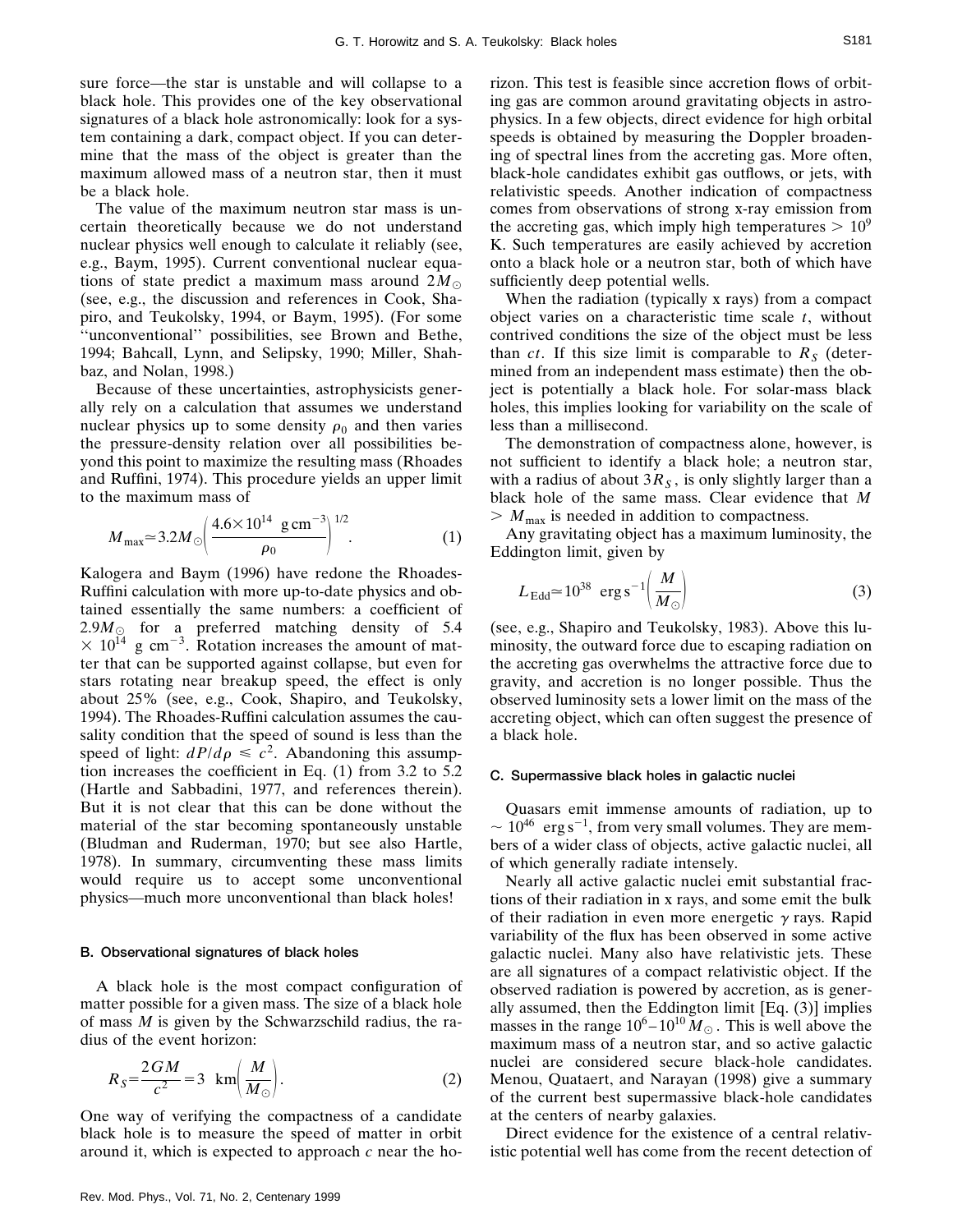broad iron fluorescence lines in x rays in a few active galactic nuclei. The line broadening can be interpreted as a combination of Doppler broadening and gravitational redshift. A spectacular example is the galaxy MCG-6-30-15, where a very broad emission line has been observed. The data can be interpreted as suggesting that the central mass is a rapidly rotating black hole, but this is still tentative. (See Menou, Quataert, and Narayan, 1998, for a discussion and references for this source and many others. See Rees, 1998, for a general discussion of astrophysical evidence for black holes.)

# D. Black holes in x-ray binaries

In an x-ray binary, one of the stars is compact and accretes gas from the outer layers of its companion. Because of angular momentum conservation in the rotating system, gas cannot flow directly onto the compact object. Instead, it spirals towards the compact object and heats up because of viscous dissipation, producing x rays. In many cases, the compact star is known to be a neutron star, but there are also a number of excellent black-hole candidates.

The mass of the x-ray-emitting star  $M_X$  can be constrained by observations of the spectral lines of the secondary star. The Doppler shifts of these lines give an estimate of the radial velocity  $v_r$  of the secondary as it orbits the x-ray star. Combining  $v_r$  with the orbital period *P* of the binary and using Kepler's third law yields the ''mass function'' of the compact object,

$$
f(M_X) = \frac{M_X \sin^3 i}{(1+q)^2} = \frac{Pv_r^3}{2\pi G}
$$
 (4)

(see, e.g., Shapiro and Teukolsky, 1983). The mass function does not give  $M_X$  directly because of its dependence on the unknown inclination *i* of the binary orbit and the ratio *q* of the two masses. However, it is a firm lower limit on  $M_X$ . Therefore, mass functions above  $3M_{\odot}$  suggest the presence of black holes. Additional observational data—absence or presence of eclipses, for instance, or information on the nature of the secondary star—can help to constrain  $i$  or  $q$ , so that a likely value of  $M_X$  can often be determined. The best stellar-mass black-hole candidates currently known are summarized in Menou, Quataert, and Narayan (1998).

The first black-hole candidate discovered in this way was Cyg  $X-1$ . Although its mass function is not very large, there are good observations that set limits on *i* and  $q$  and suggest that  $M_X$  is definitely greater than  $3-4 M_{\odot}$ , with the likely value being 7–20  $M_{\odot}$ . Even stronger evidence is provided by other x-ray binaries for which  $f(M_X) > 3M_{\odot}$ . Without any further astrophysical assumptions, one can be pretty sure that these objects are not neutron stars. Currently, the most compelling black-hole candidate is V404 Cyg, with a mass function of  $6M_{\odot}$ .

Many of these sources show the key observational signatures of black holes described in Sec. II.B. Some display rapid variability in their x-ray emission. Many occasionally reach high luminosities, implying masses greater than that of a neutron star via the Eddington limit Eq. (3). A few exhibit relativistic jets.

# E. Conclusive evidence for black holes

All the methods for finding black holes described above are indirect. They essentially say that there is a lot of mass in a small volume. Direct proof that a candidate object is a black hole requires a demonstration that the object has the spacetime geometry predicted by Einstein's theory. For example, we would like to have evidence for an event horizon, the one feature that is unique to a black hole.

One possible approach is via accretion theory (see Menou, Quataert, and Narayan, 1998, for a review). Two kinds of accretion are important for flow onto compact objects. The first is accretion from a thin disk. The accreting gas quickly radiates whatever energy is released through viscous dissipation. The gas stays relatively cool and so the disk remains thin, each gas element orbiting the central mass at the Keplerian velocity. Unlike the Newtonian case, the gravitational field of a compact mass in general relativity has a final stable circular orbit. The inner edge of the disk extends up to this radius. Observations such as those of the iron fluorescence lines described above provide information on the radius of the inner edge of the accretion disk. Since the radius of the last stable circular orbit depends on the spin of central mass, we may be able to measure the spin of black holes in this way.

Thin disks have oscillatory modes whose details depend on general relativity. Quasiperiodic oscillations have been detected in several x-ray binaries, and can be used to probe the spacetime geometry (''diskoseismology''; see Rees, 1998, for a review and references). In addition, if the disk is tilted with respect to the spin axis of the central mass, it will precess because of frame dragging (Lense-Thirring effect). This produces a periodic modulation of the x-ray luminosity, which may already have been seen in a few cases.

The second important kind of accretion is advectiondominated accretion flow. Here, the accreting gas advects most of the energy released by viscosity to the center. The gas becomes relatively hot and quasispherical. The spectrum is quite different from that of a thin disk. Advection-dominated accretion flows appear to be present in both galactic nuclei and in x-ray binaries when the accretion rate is relatively low. In an advection-dominated accretion flow, what happens to the energy advected to the center depends on the nature of the central object. If it is a black hole, the energy simply disappears behind the event horizon. If it is a neutron star or any object with a surface, the energy is reradiated from the surface and will dominate the spectrum. For those black-hole candidates that seem to be accreting in advection-dominated accretion flows, the evidence is that they lack surfaces. While not yet conclu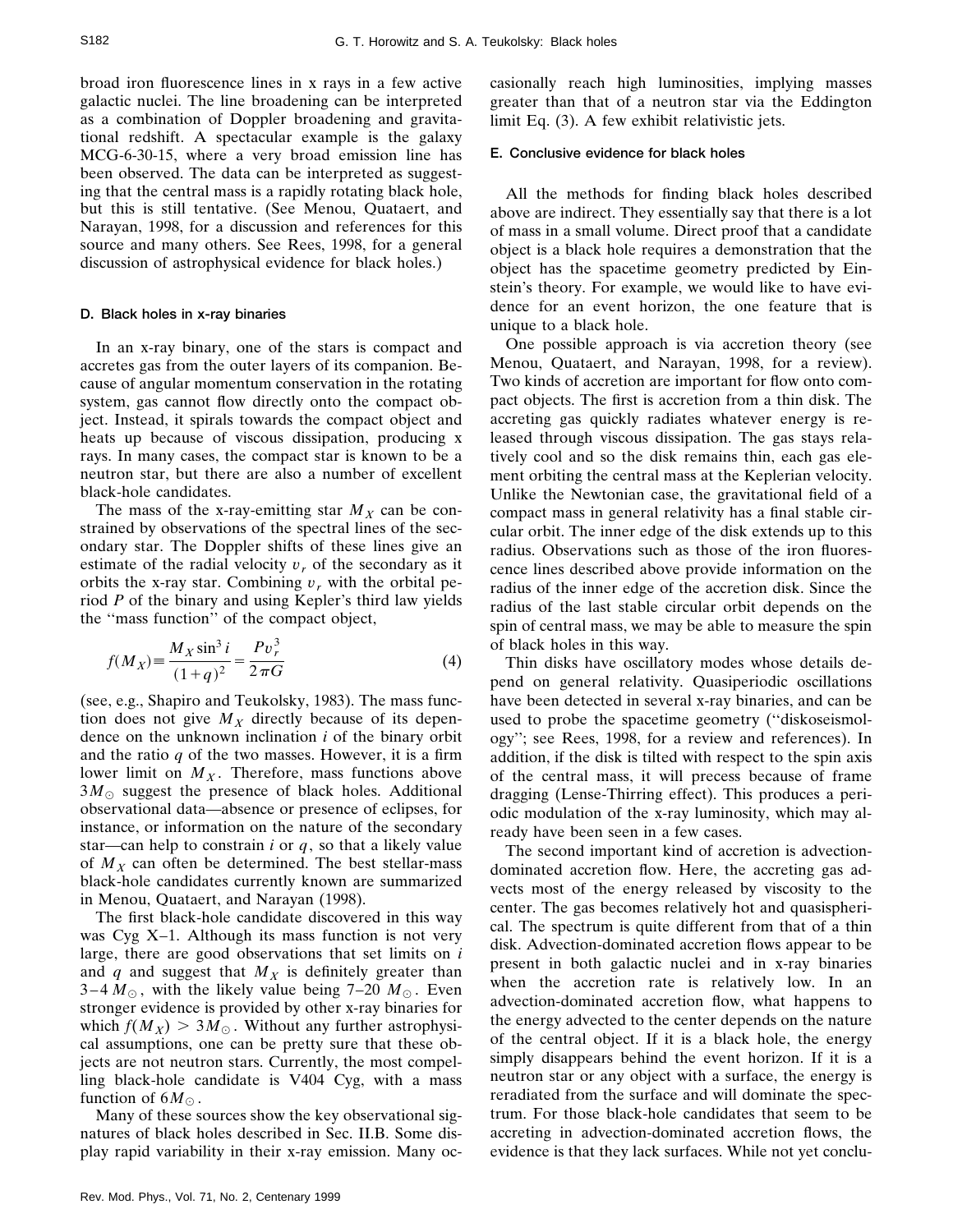sive because of modeling uncertainties, this is the most direct evidence yet that black holes with event horizons are present in nature.

Is there any hope of a clean observation of black-hole geometry without the complications of dirty astrophysics? The best hope is from the observation of gravitational waves from black-hole collisions (see the article by Weiss in this volume). Laser interferometers now under construction, such as LIGO, VIRGO, and GEO (see, e.g., Abramovici *et al.*, 1992; Thorne, 1994) will be sensitive to black hole–black hole and black hole– neutron star collisions with black-hole masses up to a few tens of solar masses. The predicted event rate for such collisions is highly uncertain: estimates range from about one per year for the initial LIGO detector and thousands per year for the upgraded LIGO (Siggurdson and Hernquist, 1993; Lipunov, Postnov, and Prokhorov, 1997; Bethe and Brown, 1998), to essentially zero (Zwart and Yungelson, 1998). If nature is kind and we do detect such events, the wave form encodes a great deal of information about the spacetime geometry. The part of the wave form from the highly nonlinear merger phase is currently being calculated with large-scale supercomputer simulations (see, e.g., Finn, 1997), and it is expected that comparison of such calculations with observations should yield not only the masses and spins of the colliding objects, but also a check that the wave form is consistent with general relativity. The final part of the wave form is a "ring down," like a damped harmonic oscillator. This has been calculated by perturbation theory, and should provide another strong test.

There is also good reason to believe that, when two galaxies each containing supermassive black holes merge, the black holes will spiral together and coalesce. The frequency of the gravitational waves emitted is too low to be detectable on earth, where the waves would be swamped by seismic noise. However, such events should be readily detectable by a laser interferometer in space, such as the proposed LISA detector (see, e.g., Bender *et al.*, 1996)

#### III. BLACK-HOLE UNIQUENESS

The solution of Einstein's equations that describes a spherical black hole was discovered by Karl Schwarzschild only a few months after Einstein published the final form of general relativity:

$$
ds^{2} = -\left(1 - \frac{2M}{r}\right)dt^{2} + \left(1 - \frac{2M}{r}\right)^{-1}dr^{2} + r^{2}\left(d\theta^{2} + \sin^{2}\theta\,d\phi^{2}\right).
$$
 (5)

(Here, and for the remainder of our discussion, we use units with  $c = G = 1$ .) This metric turns out to be the only spherically symmetric solution in the absence of matter. In general relativity, as in Newtonian gravity, the vacuum gravitational field outside any spherically symmetric object is the same as that of a point mass. The event horizon occurs at  $r = 2M$  [cf. Eq. (2)]. Although the metric components are singular there, they can be made regular by a simple change of coordinates. In contrast, the singularity at  $r = 0$  is real. An observer falling into a Schwarzschild black hole will be ripped apart by infinite tidal forces at  $r = 0$ .

One might expect that solutions of Einstein's equations describing realistic black holes that form in nature and settle down to equilibrium would be very complicated. After all, a black hole can be formed from collapse of all kinds of matter configurations, with arbitrary multipole distributions, magnetic fields, distributions of angular momentum, and so on. For most situations, after the black hole has settled down, it can be described by a solution of Einstein's vacuum field equations. Remarkably, one can show that the only stationary solution of this equation that is asymptotically flat and has a regular event horizon is a generalization of Eq. (5) known as the Kerr metric. This solution has only two parameters: the mass *M* and angular momentum *J*. All other information about the precursor state of the system is radiated away during the collapse. Astrophysical black holes are not expected to have a large electric charge since free charges are rapidly neutralized by plasma in an astrophysical environment. Nevertheless, there is an analog of this uniqueness theorem for charged black holes: all stationary solutions of the Einstein-Maxwell equations that are asymptotically flat and have a regular event horizon are known, and depend only on *M*, *J* and the charge *Q*.

The simplicity of the final black-hole state is summarized by Wheeler's aphorism, ''A black hole has no hair." This is supported not only by the above uniqueness theorems, but also by results showing that if one couples general relativity to simple matter fields, e.g., free scalar fields, there are no new stationary black-hole solutions. However, it has recently been shown that if more complicated matter is considered, new black-hole solutions can be found. Examples include Einstein-Yang-Mills black holes, black holes inside magnetic monopoles, and charged black holes coupled to a scalar ''dilaton.'' Even these new black holes are characterized by only a few parameters, so the spirit of Wheeler's aphorism is maintained. (For a recent review and references, see Bekenstein, 1997.)

## IV. COSMIC CENSORSHIP

In the late 1960s, a series of powerful results were established in general relativity showing that, under generic conditions, gravitational collapse produces infinite gravitational fields, i.e., infinite spacetime curvature (see, e.g., Hawking and Ellis, 1973). However, these ''singularity theorems'' do not guarantee the existence of an event horizon. It is known that uniform-density, spherically symmetric gravitational collapse produces a black hole (the Oppenheimer-Snyder solution), and small perturbations do not change this. It is conceivable, however, that highly nonspherical collapse or, e.g., the collision of two black holes could produce singularities that are not hidden behind event horizons. These re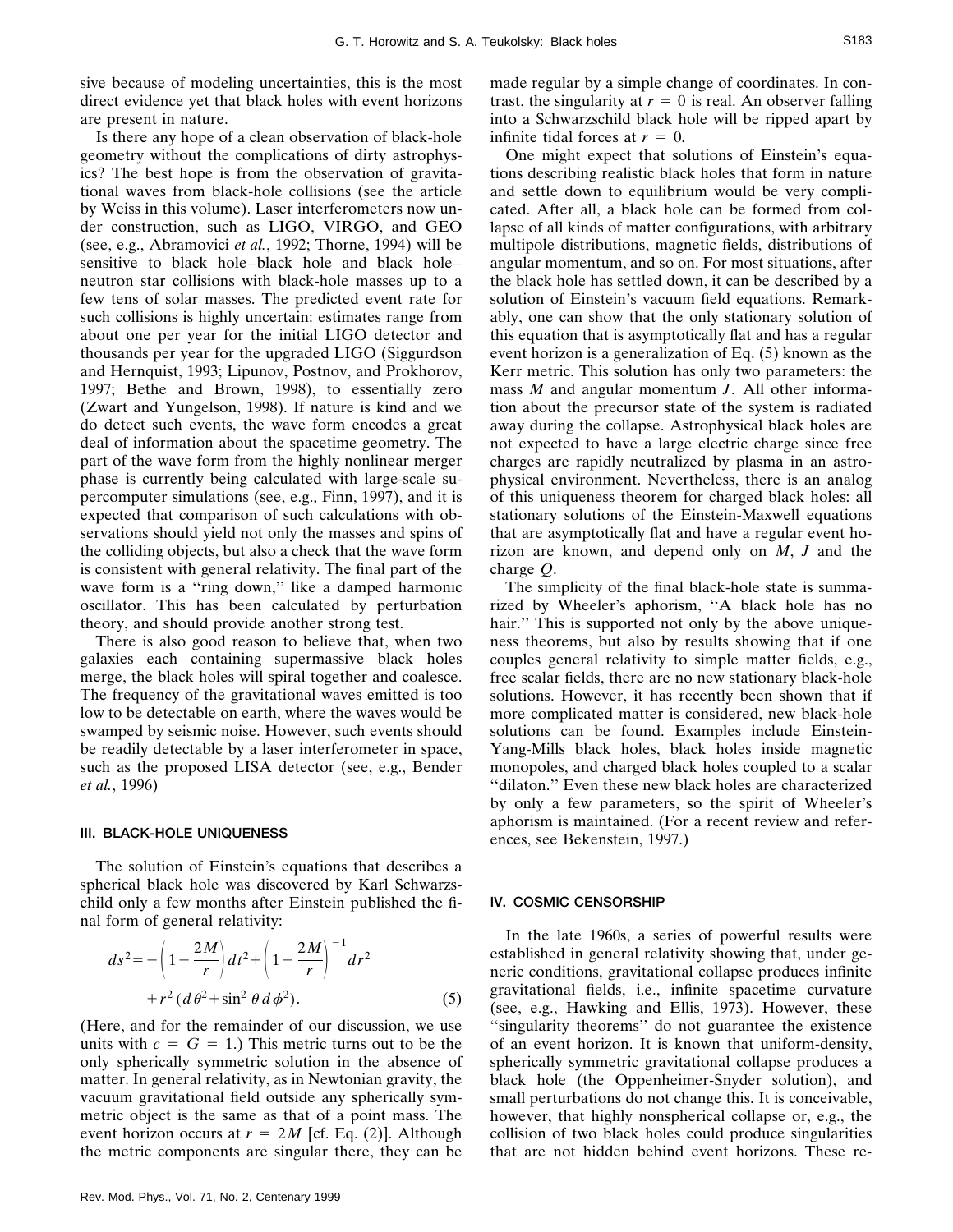gions of infinite curvature would be visible to distant observers and hence are called ''naked'' singularities. Penrose (1969) proposed that naked singularities could not form in realistic situations, a hypothesis that has become known as cosmic censorship. If this is violated, general relativity could break down outside black holes, and would not be sufficient to predict the future evolution. On the positive side, this would open up the possibility of direct observations of quantum gravitational effects. Establishing whether cosmic censorship holds is perhaps the most important open question in classical general relativity today.

Despite almost 30 years of effort, we are still far from a general proof of cosmic censorship. (For a recent review and references, see Wald, 1997.) This seems to require analysis of the late time evolution of Einstein's equation in the strong-field regime. The much simpler problem of determining the global evolution of relatively weak (but still nonlinear) gravitational waves was achieved only in the late 1980s, and was hailed as a technical tour-de-force. In light of this, progress has been made by studying simpler systems, trying to find counterexamples, and by numerical simulations. The simpler systems are usually general relativity with one or two symmetries imposed. For example, cosmic censorship has been established for a class of solutions with two commuting symmetries. One class of potential counterexamples consists of time-symmetric initial data containing a minimal surface *S*. Assuming cosmic censorship, one can show that the area of this minimal surface must be related to the total mass *M* by  $A(S) \le 16\pi M^2$ . Unsuccessful attempts were made to find initial data that violate this inequality. Recently, a general proof of this inequality has been found, showing that no counterexamples of this type exist. Numerical simulations of nonspherical collapse have found some indication that cosmic censorship may be violated in certain situations (Shapiro and Teukolsky, 1991), and suggest that any theorem might need careful specification of what is meant by "generic" initial data.

Perhaps the most effort and the most interesting results have come from studying spherically symmetric collapse. It was shown in the early 1970s that naked singularities could form in inhomogeneous dust collapse, but it was quickly realized that these ''shell-crossing'' or "shell-focusing" singularities also occurred in the absence of gravity and just reflected an unrealistic model of matter. It was believed at the time that any description of matter that did not produce singularities in flat spacetime would not produce naked singularities when coupled to gravity. This has recently been shown to be false. Consider spherically symmetric scalar fields coupled to gravity. If the initial amplitude is small, the waves will scatter and disperse to infinity. If the initial amplitude is large, the waves will collapse to form a black hole. As one continuously varies the amplitude, there is a critical value that divides these two outcomes. It has been shown that, at this critical value, the evolution produces a naked singularity. This is not believed to be a serious counterexample to cosmic censorship since

it is not generic. But it again indicates that a true formulation of cosmic censorship is rather subtle.

Studies of spherical scalar-field collapse near the critical amplitude  $A_0$  have yielded a surprising result. The mass of the resulting black hole, for  $A > A_0$ , is

$$
M_{\rm BH} \sim |\mathcal{A} - \mathcal{A}_0|^\gamma,\tag{6}
$$

where  $\gamma$  is a universal exponent that is independent of the initial wave profile. Gravitational collapse of other matter fields, or axisymmetric gravitational waves, exhibit similar behavior (with a different exponent). Furthermore, the solution with  $A = A_0$ , exhibits a type of scale invariance. These properties are similar to critical phenomena in condensed matter systems. They are not yet fully understood, but may turn out to be related to thermodynamic properties of black holes, which we discuss next. For recent reviews of critical phenomena in gravitational collapse, see Gundlach (1998) and Choptuik (1998).

## V. QUANTUM BLACK HOLES

For an equilibrium black hole, one can define a quantity called the surface gravity  $\kappa$  which can be thought of as the force that must be exerted on a rope at infinity to hold a unit mass stationary near the horizon of a black hole. During the early 1970s, it was shown that black holes have the following properties:

- (0) The surface gravity is constant over the horizon, even for rotating black holes that are not spherically symmetric.
- (1) If one throws a small amount of mass into a stationary black hole characterized by *M*, *Q*, and *J*, it will settle down to a new stationary black hole. The change in these three quantities satisfies

$$
\delta M = \frac{\kappa \,\delta A}{8\,\pi} + \Omega \,\delta J,\tag{7}
$$

where *A* is the area of the event horizon and  $\Omega$  is the angular velocity of the horizon.

(2) The area of a black hole cannot decrease during physical processes.

It was immediately noticed that there was a close similarity between these ''laws of black-hole mechanics'' and the usual laws of thermodynamics, with  $\kappa$  proportional to the temperature and *A* proportional to the entropy. However, it was originally thought that this could only be an analogy, since if a black hole really had a nonzero temperature, it would have to radiate and everyone knew that nothing could escape from a black hole. This view changed completely when Hawking (1975) showed that if matter is treated quantum mechanically, black holes do radiate. This showed that black holes are indeed thermodynamic objects with a temperature and entropy given by

$$
T_{\text{bh}} = \frac{\hbar \kappa}{2\pi}, \quad S_{\text{bh}} = \frac{A}{4\hbar}.
$$
 (8)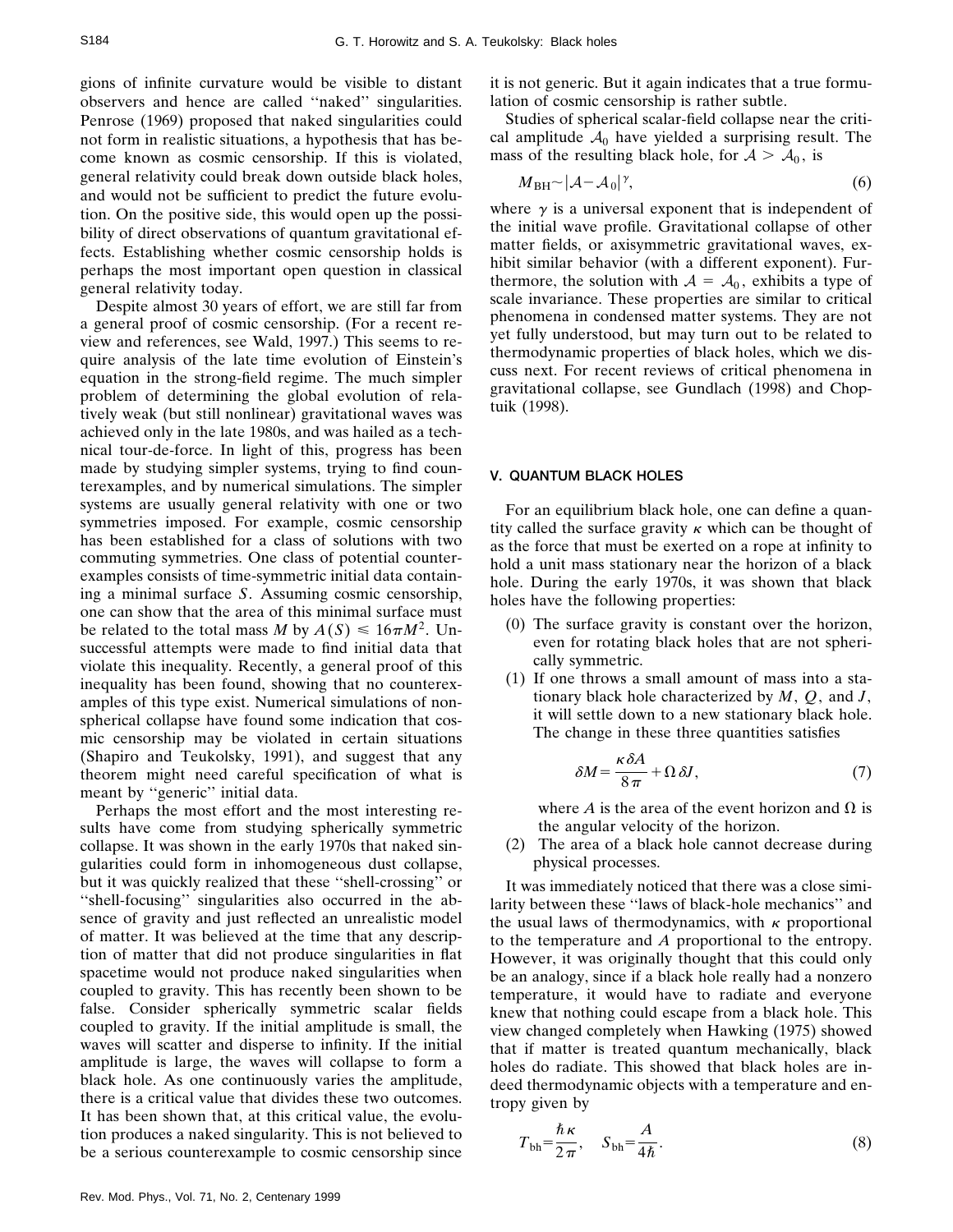Wald (1998). In all other contexts, we know that thermodynamics is the result of averaging over a large number of different microscopic configurations with the same macroscopic properties. So it is natural to ask, What are the microstates of a black hole that are responsible for its thermodynamic properties? This question has recently been answered in both of the dominant approaches to quantum gravity today: string theory and canonical quantization of general relativity. We will focus on the situation in string theory, since this is further developed. (String theory is discussed in more detail in the article by Schwarz and Seiberg in this volume.) Briefly, string theory is based on the idea that elementary particles are not pointlike, but are actually different excitations of a one-dimensional extended object—the string. Strings interact by a simple splitting and joining interaction that turns out to reproduce the standard interactions of elementary particles. The strength of the interactions is governed by a string coupling constant *g*. A crucial ingredient in string theory is that it is supersymmetric. In any supersymmetric theory, the mass and charge satisfy an inequality of the form  $M \geq cQ$  for some constant *c*. States that saturate this bound are called BPS (Bogolmonyi-Prasad-Sommerfield) states and have the special property that their mass does not receive any quantum corrections.

matter. For a review of black-hole thermodynamics, see

Now consider all BPS states in string theory with a given large charge *Q*. At weak string coupling *g*, these states are easy to describe and count. Now imagine increasing the string coupling. This increases the force of gravity, and causes these states to become black holes. Charged black holes also satisfy the inequality *M*  $\geq cQ$  and, when equality holds, the black holes are called extremal. So the BPS states all become extremal black holes. But there is only one black hole for a given mass and charge, so the BPS states all become identical black holes. This is the origin of the thermodynamic properties of black holes. When one compares the number of BPS states *N* to the area of the event horizon, one finds that, in the limit of large charge,

$$
N = e^{S_{bh}},\tag{9}
$$

in precise agreement with black-hole thermodynamics. This agreement has been shown to hold for nearextremal black holes as well, where the mass is slightly larger than *cQ*.

Extremal black holes have zero Hawking temperature and hence do not radiate. But near-extremal black holes do radiate approximately thermal radiation at low temperature. Similarly, the interactions between near-BPS states in string theory produce radiation. Remarkably, it turns out that the radiation predicted in string theory agrees precisely with that coming from black holes. This includes deviations from the black-body spectrum, which arise from two very different sources in the two cases. In the black-hole case, the deviations occur because the radiation has to propagate through the curved spacetime around the black hole. This gives rise to an effective potential that results in a frequency-dependent ''grey-body factor'' in the radiation spectrum. The string calculation at weak coupling is done in flat spacetime, so there are no curvature corrections. Nevertheless, there are deviations from a purely thermal spectrum because there are separate left- and right-moving degrees of freedom along the string. Remarkably, the resulting spectra agree. Progress has also been made in understanding the entropy of black holes far from extremality. In both string theory and a canonical quantization of general relativity, there are calculations of the entropy of neutral black holes up to an undetermined numerical coefficient. For reviews of these developments in string theory, see Horowitz (1998) or Maldacena (1996). For the canonical quantization results, see Ashtekar *et al.* (1998).

## VI. CONCLUSIONS

Black holes connect to a wide variety of fields of physics. They are invoked to explain high-energy phenomena in astrophysics, they are the subject of analytic and numerical inquiry in classical general relativity, and they may provide key insights into quantum gravity. We also seem to be on the verge of verifying that these objects actually exist in nature with the spacetime properties given by Einstein's theory. Finding absolutely incontrovertible evidence for a black hole would be the capstone of one of the most remarkable discoveries in the history of science.

## ACKNOWLEDGMENTS

We thank Ramesh Narayan for helpful discussions. This work was supported in part by NSF Grants PHY95- 07065 at Santa Barbara and PHY 94-08378 at Cornell University.

## **REFERENCES**

- Abramovici, A., W. E. Althouse, R. W. P. Drever, Y. Gursel, S. Kawamura, F. J. Raab, D. Shoemaker, L. Sievers, R. E. Spero, K. S. Thorne, R. E. Vogt, R. Weiss, S. E. Whitcomb, and M. E. Zucker, 1992, Science **256**, 325.
- Ashtekar, A., J. Baez, A. Corichi, and K. Krasnov, 1998, Phys. Rev. Lett. **80**, 904.
- Baym, G., 1995, Nucl. Phys. A **590**, 233c.
- Bahcall, S., B. W. Lynn, and S. B. Selipsky, 1990, Astrophys. J. **362**, 251.
- Bekenstein, J. D., 1997, in *Second International A. D. Sakharov Conference on Physics*, edited by I. M. Dremin and A. Semikhatov (World Scientific, Singapore); expanded version at gr-gc/9605059.
- Bender, P., *et al.*, 1996, LISA Pre-Phase A Report, Max-Planck-Institut fur Quantenoptik, Report MPQ 208, Garching, Germany. Available at http://www.mpq.mpg.de/mpqreports.html.